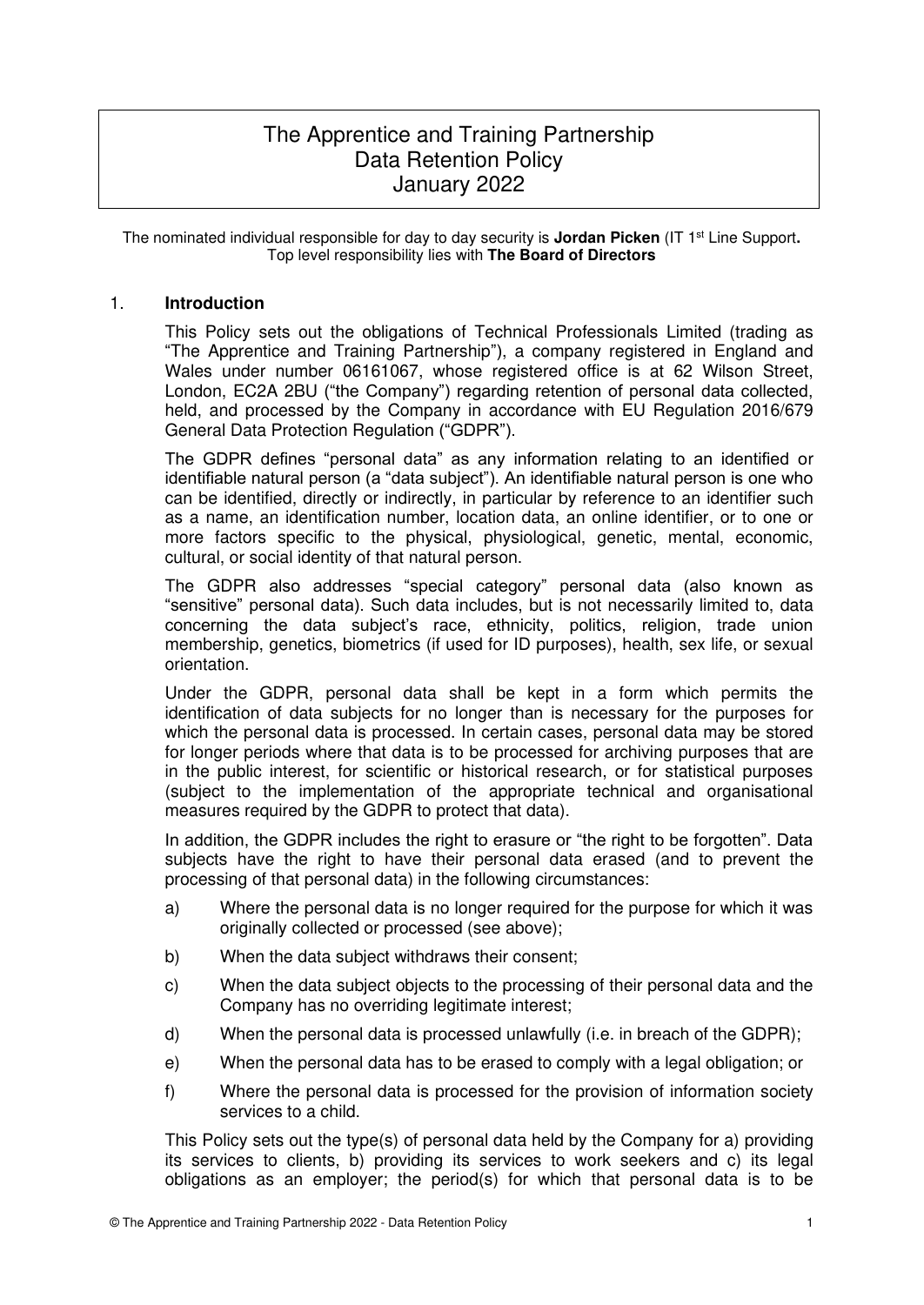retained, the criteria for establishing and reviewing such period(s), and when and how it is to be deleted or otherwise disposed of.

For further information on other aspects of data protection and compliance with the GDPR, please refer to the Company's Data Protection Policy.

## 2. **Aims and Objectives**

- 2.1 The primary aim of this Policy is to set out limits for the retention of personal data and to ensure that those limits, as well as further data subject rights to erasure, are complied with. By extension, this Policy aims to ensure that the Company complies fully with its obligations and the rights of data subjects under the GDPR.
- 2.2 In addition to safeguarding the rights of data subjects under the GDPR, by ensuring that excessive amounts of data are not retained by the Company, this Policy also aims to improve the speed and efficiency of managing data.

# 3. **Scope**

- 3.1 This Policy applies to all personal data held by the Company and by thirdparty data processors processing personal data on the Company's behalf.
- 3.2 Personal data, as held by the Company is stored in the following ways and in the following locations:
- a) Third-party servers, operated by the Company's IT service provider and located at that Company's server hosted premises;
- b) Computers permanently located in the Company's premises at its trading office;
- c) Laptop computers and other mobile devices provided by the Company to its employees;
- d) Physical records stored in secured filing cabinets at the Company's trading office;

# 4. **Data Subject Rights and Data Integrity**

All personal data held by the Company is held in accordance with the requirements of the GDPR and data subjects' rights thereunder, as set out in the Company's Data Protection Policy.

- 4.1 Data subjects are kept fully informed of their rights, of what personal data the Company holds about them, how that personal data is used as set out in Parts 12 and 13 of the Company's Data Protection Policy, and how long the Company will hold that personal data.
- 4.2 Data subjects are given control over their personal data held by the Company including the right to have incorrect data rectified, the right to request that their personal data be deleted or otherwise disposed of (notwithstanding the retention periods otherwise set by this Data Retention Policy), the right to restrict the Company's use of their personal data, the right to data portability, and further rights relating to automated decision-making and profiling, as set out in Parts 14 to 20 of the Company's Data Protection Policy.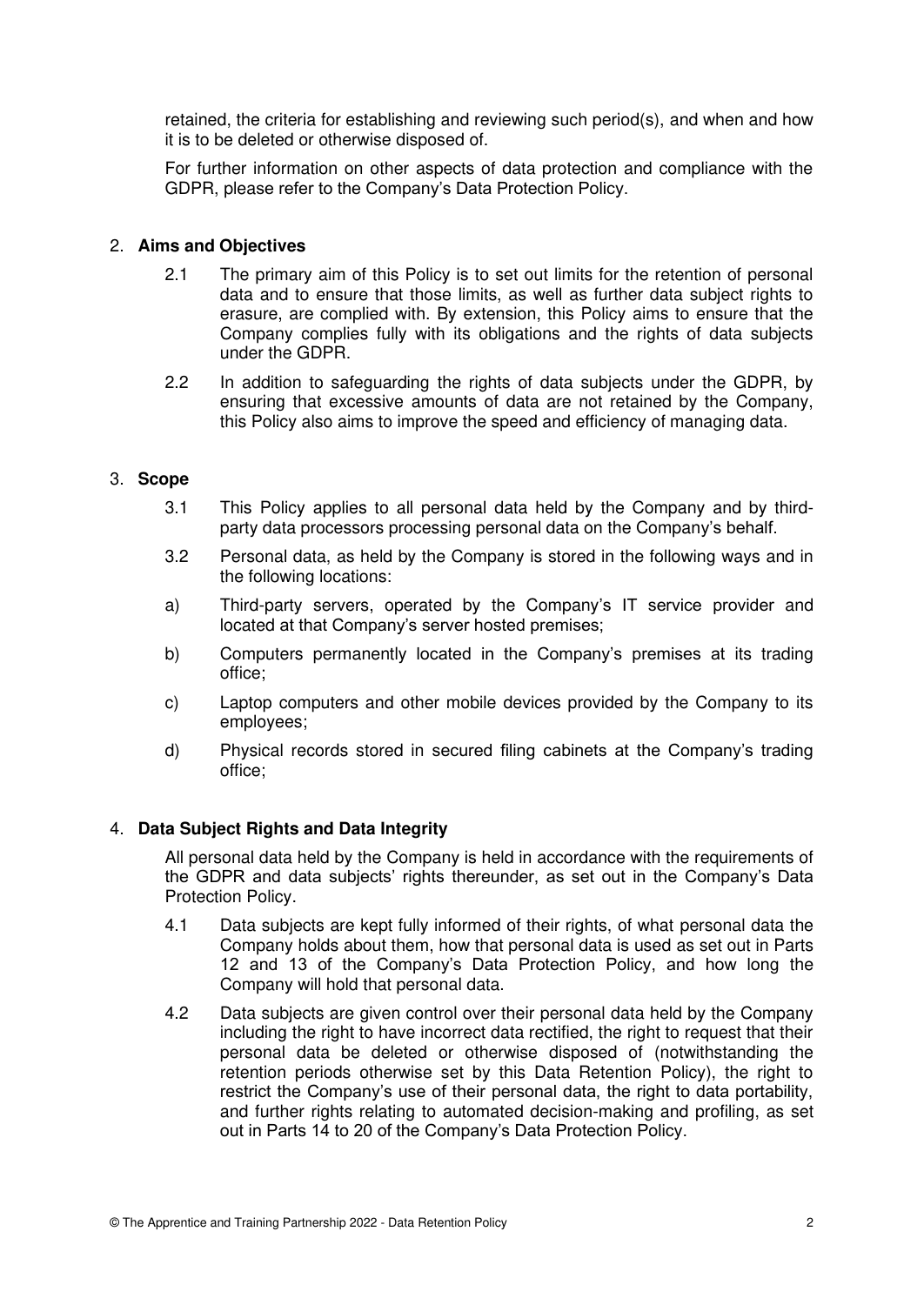## 5. **Technical and Organisational Data Security Measures**

- 5.1 The following technical measures are in place within the Company to protect the security of personal data. Please refer to Parts 22 to 26 of the Company's Data Protection Policy for further details:
- a) Personal data may only be transmitted over secure networks;
- b) All personal data transferred physically should be transferred in a suitable container marked "confidential";
- c) No personal data may be shared informally or outside of our course of business.
- d) All hardcopies of personal data, along with any electronic copies stored on physical media should be stored securely;
- e) No personal data may be transferred to any employees, agents, contractors, or other parties, whether such parties are working on behalf of the Company or not, without authorisation;
- f) Personal data must be handled with care at all times and should not be left unattended or on view;
- g) Computers used to view personal data must always be locked before being left unattended;
- h) No personal data should be stored on any mobile device, whether such device belongs to the Company or otherwise without the formal written approval of a line manager or Company director and then strictly in accordance with all instructions and limitations described at the time the approval is given, and for no longer than is absolutely necessary;
- i) No personal data should be transferred to any device personally belonging to an employee and personal data may only be transferred to devices belonging to agents, contractors, or other parties working on behalf of the Company where the party in question has agreed to comply fully with the Company's Data Protection Policy and the GDPR;
- j) All personal data stored electronically should be backed up daily with backups stored offsite. All backups should be encrypted;
- k) All electronic copies of personal data should be stored securely using passwords and encryption;
- l) All passwords used to protect personal data should be changed regularly and must be secure;
- m) Under no circumstances should any passwords be written down or shared. If a password is forgotten, it must be reset using the applicable method. IT staff do not have access to passwords;
- n) All software should be kept up-to-date. Security-related updates should be installed as soon as reasonably possible after becoming available;
- o) No software may be installed on any Company-owned computer or device without approval; and
- p) Where personal data held by the Company is used for marketing purposes, it shall be the responsibility of the individual using the data to ensure that the appropriate consent is obtained and that no data subjects have opted out, whether directly or via a third-party service such as the TPS.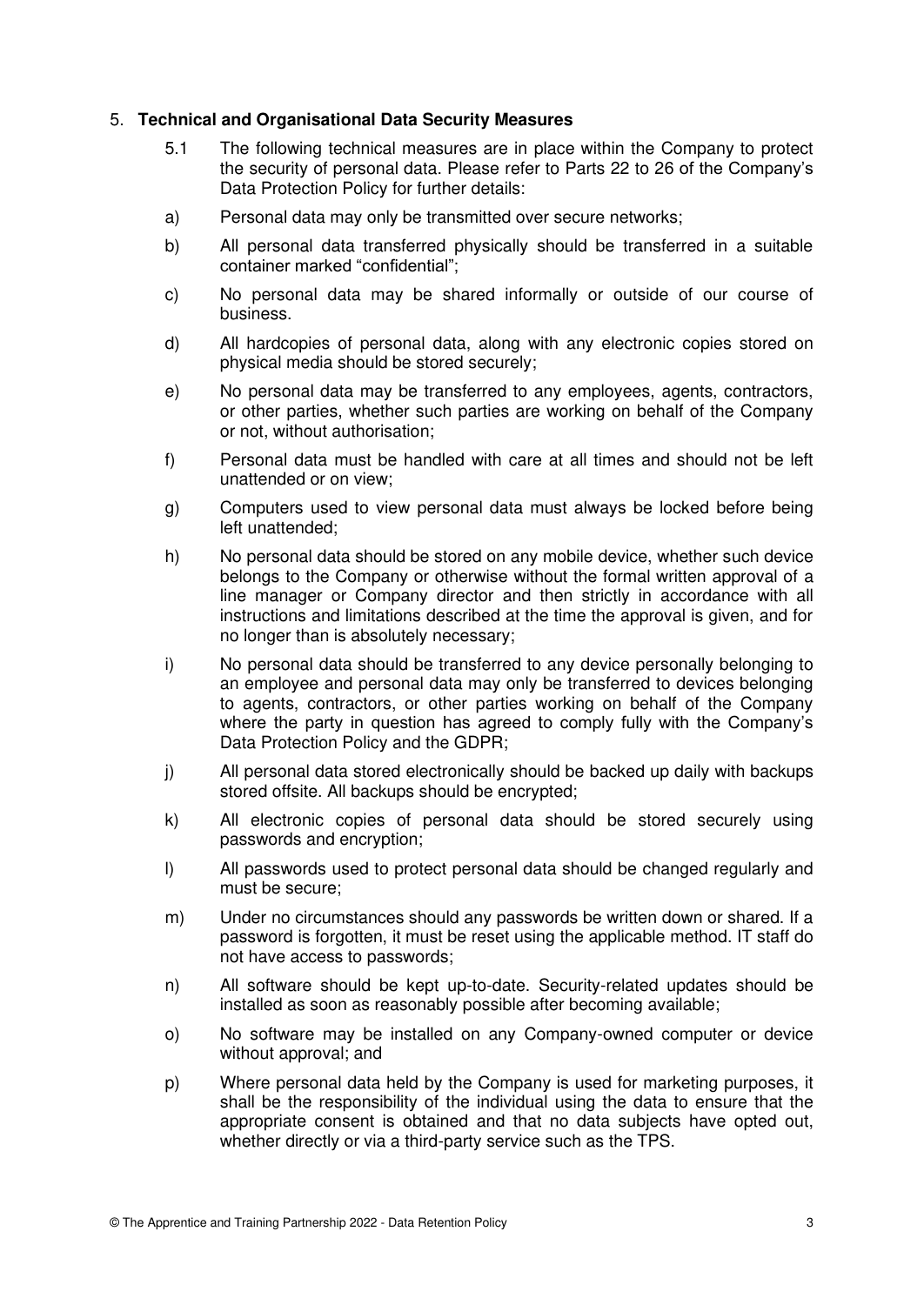- 5.2 The following organisational measures are in place within the Company to protect the security of personal data. Please refer to Part 27 of the Company's Data Protection Policy for further details:
- a) All employees and other parties working on behalf of the Company shall be made fully aware of both their individual responsibilities and the Company's responsibilities under the GDPR and under the Company's Data Protection Policy;
- b) Only employees and other parties working on behalf of the Company that need access to, and use of, personal data in order to perform their work shall have access to personal data held by the Company;
- c) All employees and other parties working on behalf of the Company handling personal data will be appropriately trained to do so;
- d) All employees and other parties working on behalf of the Company handling personal data will be appropriately supervised;
- e) All employees and other parties working on behalf of the Company handling personal data should exercise care and caution when discussing any work relating to personal data at all times;
- f) Methods of collecting, holding, and processing personal data shall be regularly evaluated and reviewed;
- g) The performance of those employees and other parties working on behalf of the Company handling personal data shall be regularly evaluated and reviewed;
- h) All employees and other parties working on behalf of the Company handling personal data will be bound by contract to comply with the GDPR and the Company's Data Protection Policy;
- i) All agents, contractors, or other parties working on behalf of the Company handling personal data must ensure that any and all relevant employees are held to the same conditions as those relevant employees of the Company arising out of the GDPR and the Company's Data Protection Policy;
- j) Where any agent, contractor or other party working on behalf of the Company handling personal data fails in their obligations under the GDPR and/or the Company's Data Protection Policy, that party shall indemnify and hold harmless the Company against any costs, liability, damages, loss, claims or proceedings which may arise out of that failure.

# 6. **Data Disposal**

Upon the expiry of the data retention periods set out below in Part 7 of this Policy, or when a data subject exercises their right to have their personal data erased, personal data shall be deleted, destroyed, or otherwise disposed of as follows:

- 6.1 Personal data stored electronically (including any and all backups thereof) shall be deleted securely using the method employed by the Company's IT service provider;
- 6.2 Special category personal data stored electronically (including any and all backups thereof) shall be deleted securely using the method employed by the Company's IT service provider;
- 6.3 Personal data stored in hardcopy form shall be shredded and recycled;
- 6.4 Special category personal data stored in hardcopy form shall be shredded and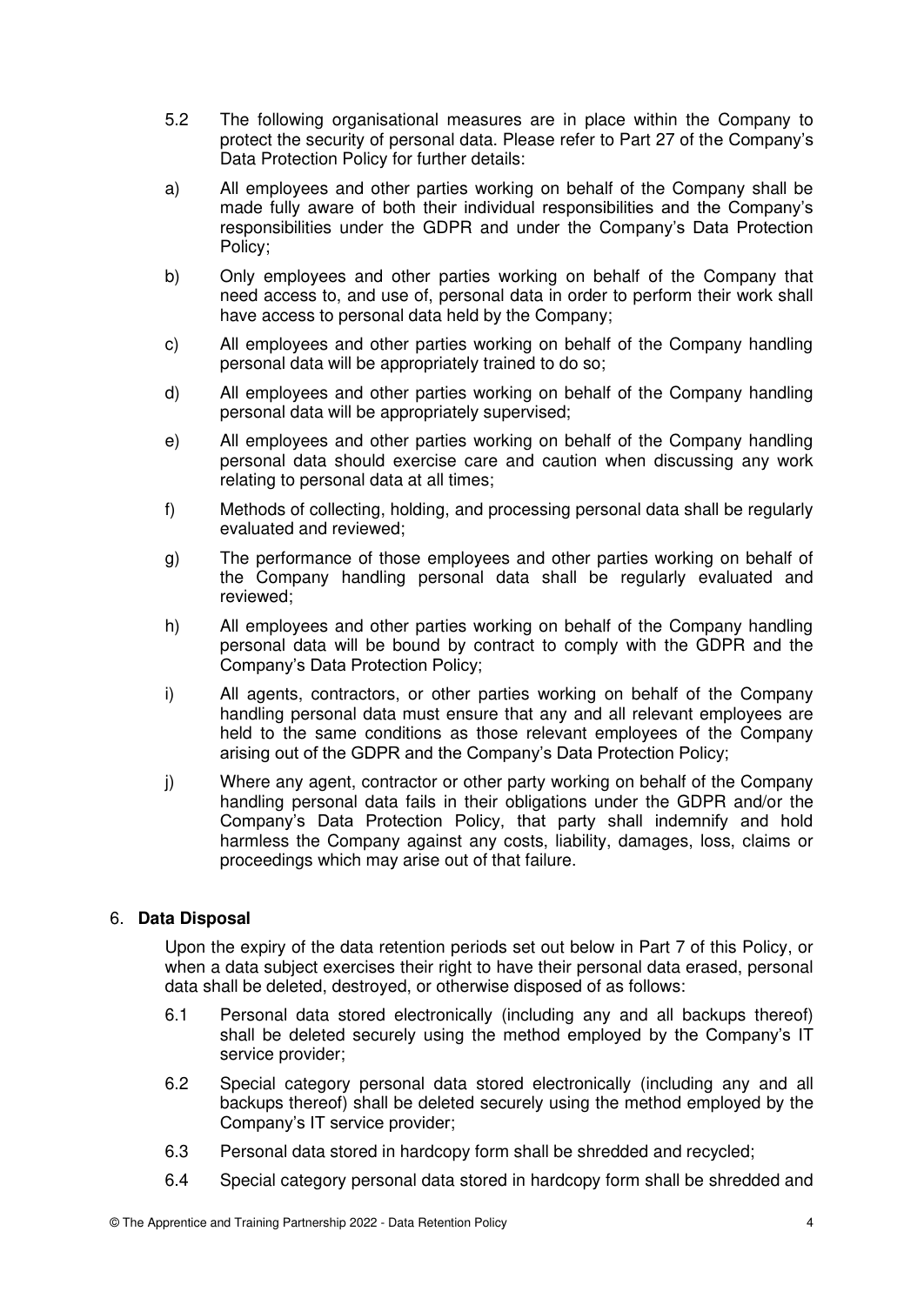recycled.

#### 7. **Data Retention**

- 7.1 As stated above, and as required by law, the Company shall not retain any personal data for any longer than is necessary in light of the purpose(s) for which that data is collected, held, and processed.
- 7.2 Different types of personal data, used for different purposes, will necessarily be retained for different periods **(**and its retention periodically reviewed), as set out below.
- 7.3 When establishing and/or reviewing retention periods, the following shall be taken into account:
- a) The objectives and requirements of the Company;
- b) The type of personal data in question;
- c) The purpose(s) for which the data in question is collected, held, and processed;
- d) The Company's legal basis for collecting, holding, and processing that data;
- e) The category or categories of data subject to whom the data relates;
- 7.4 If a precise retention period cannot be fixed for a particular type of data, criteria shall be established by which the retention of the data will be determined, thereby ensuring that the data in question, and the retention of that data, can be regularly reviewed against those criteria.
- 7.5 Notwithstanding the following defined retention periods, certain personal data may be deleted or otherwise disposed of prior to the expiry of its defined retention period where a decision is made within the Company to do so (whether in response to a request by a data subject or otherwise).
- 7.6 In limited circumstances, it may also be necessary to retain personal data for longer periods where such retention is for archiving purposes that are in the public interest, for scientific or historical research purposes, or for statistical purposes. All such retention will be subject to the implementation of appropriate technical and organisational measures to protect the rights and freedoms of data subjects, as required by the GDPR.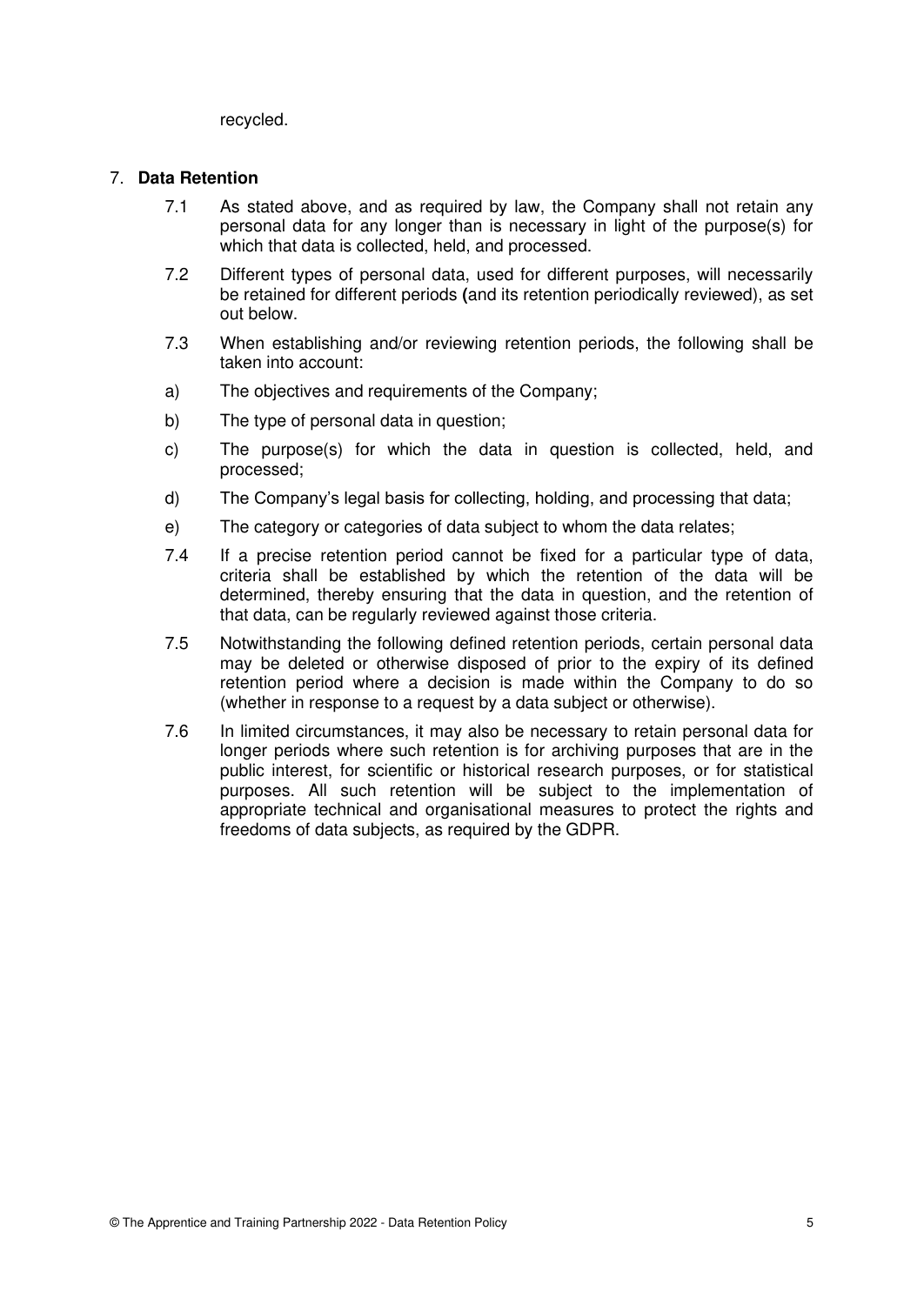| Data Ref.     | <b>Type of Data</b>        | <b>Purpose of Data</b>                                                                                         | <b>Review Period</b> | <b>Retention Period</b><br>or Criteria                                                                                                                   | <b>Comments</b> |
|---------------|----------------------------|----------------------------------------------------------------------------------------------------------------|----------------------|----------------------------------------------------------------------------------------------------------------------------------------------------------|-----------------|
| <b>HRS001</b> | Candidate<br>Personal Data | Providing apprenticeship and<br>work seeking services                                                          | Annual               | For the period of<br>providing services                                                                                                                  |                 |
| <b>HRS002</b> | Client contact<br>Data     | Providing apprentice<br>recruitment and training<br>services or upskill<br>apprenticeship training<br>services | Annual               | For the period<br>which the Client<br>contact<br>undertakes a role<br>within their<br>company that<br>incorporates<br>involvement in<br>hiring processes |                 |
| <b>EMP001</b> | Employee<br>Personal Data  | Employment of data subjects                                                                                    | Annual               | As an employee<br>and in line with<br><b>HMRC</b> statutory<br>record retention<br>limit                                                                 |                 |